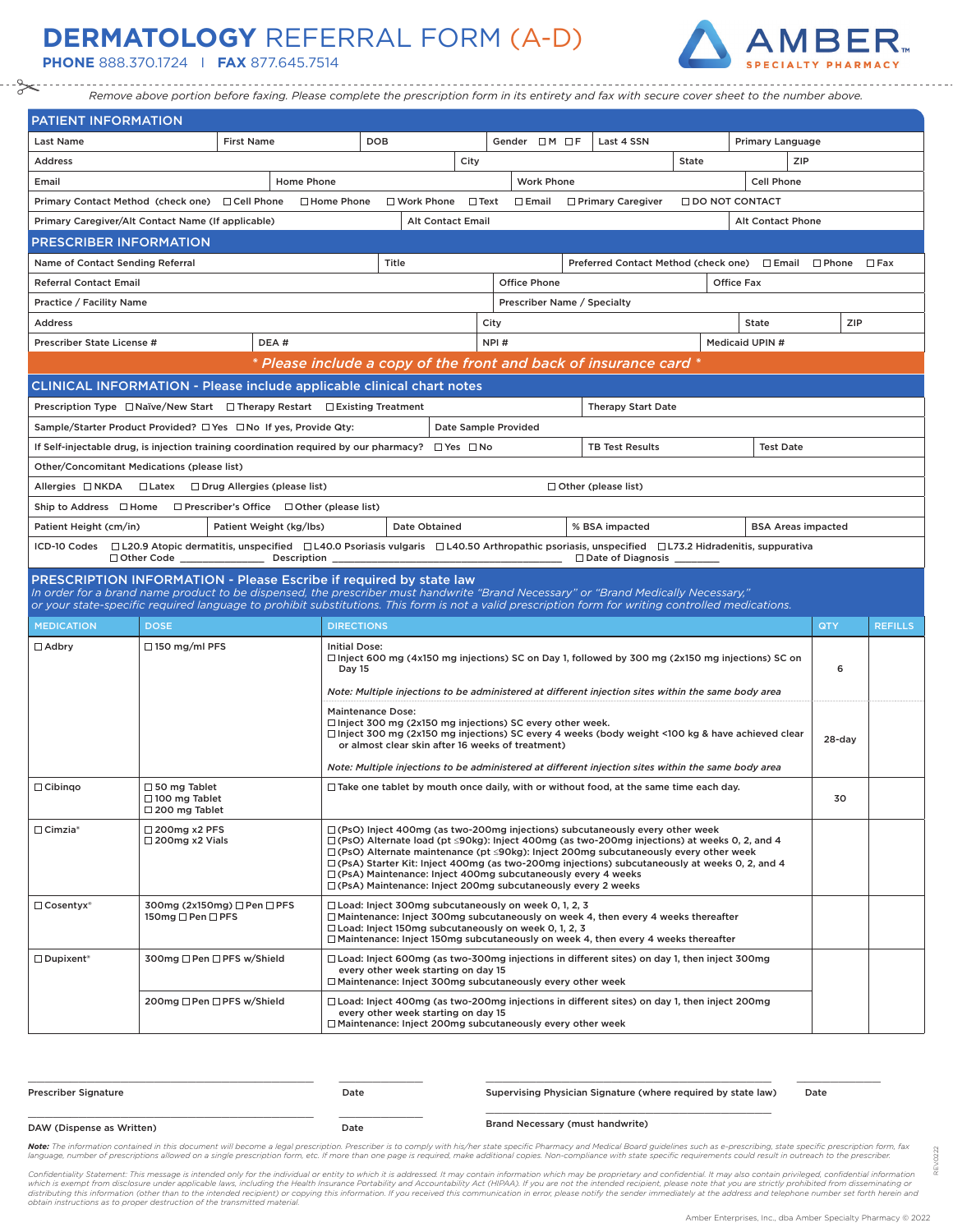## **DERMATOLOGY** REFERRAL FORM (E-O)

**PHONE** 888.370.1724 I **FAX** 877.645.7514



-----------------------------------*Remove above portion before faxing. Please complete the prescription form in its entirety and fax with secure cover sheet to the number above.*

| <b>PATIENT INFORMATION</b>                                                                                                                                        |                                                                                                                                                                                                                                                                                                                                                                       |      |                                                                                    |  |  |      |                                                                                                                             |                   |                                                                                  |     |                        |                  |                   |                |
|-------------------------------------------------------------------------------------------------------------------------------------------------------------------|-----------------------------------------------------------------------------------------------------------------------------------------------------------------------------------------------------------------------------------------------------------------------------------------------------------------------------------------------------------------------|------|------------------------------------------------------------------------------------|--|--|------|-----------------------------------------------------------------------------------------------------------------------------|-------------------|----------------------------------------------------------------------------------|-----|------------------------|------------------|-------------------|----------------|
| Last Name                                                                                                                                                         | <b>First Name</b>                                                                                                                                                                                                                                                                                                                                                     |      | <b>DOB</b>                                                                         |  |  |      | Gender $\Box$ M $\Box$ F                                                                                                    |                   | Last 4 SSN                                                                       |     |                        | Primary Language |                   |                |
| <b>Address</b>                                                                                                                                                    |                                                                                                                                                                                                                                                                                                                                                                       |      |                                                                                    |  |  |      | State                                                                                                                       |                   |                                                                                  | ZIP |                        |                  |                   |                |
| Email                                                                                                                                                             | Home Phone<br><b>Work Phone</b><br><b>Cell Phone</b>                                                                                                                                                                                                                                                                                                                  |      |                                                                                    |  |  |      |                                                                                                                             |                   |                                                                                  |     |                        |                  |                   |                |
| Primary Contact Method (check one) □ Cell Phone □ Home Phone<br>$\Box$ Work Phone $\Box$ Text<br>$\square$ Email<br>□ Primary Caregiver<br><b>ODO NOT CONTACT</b> |                                                                                                                                                                                                                                                                                                                                                                       |      |                                                                                    |  |  |      |                                                                                                                             |                   |                                                                                  |     |                        |                  |                   |                |
| Primary Caregiver/Alt Contact Name (If applicable)<br><b>Alt Contact Email</b><br><b>Alt Contact Phone</b>                                                        |                                                                                                                                                                                                                                                                                                                                                                       |      |                                                                                    |  |  |      |                                                                                                                             |                   |                                                                                  |     |                        |                  |                   |                |
| <b>PRESCRIBER INFORMATION</b>                                                                                                                                     |                                                                                                                                                                                                                                                                                                                                                                       |      |                                                                                    |  |  |      |                                                                                                                             |                   |                                                                                  |     |                        |                  |                   |                |
| Title<br>Name of Contact Sending Referral<br>Preferred Contact Method (check one) □ Email □ Phone                                                                 |                                                                                                                                                                                                                                                                                                                                                                       |      |                                                                                    |  |  |      |                                                                                                                             |                   | $\square$ Fax                                                                    |     |                        |                  |                   |                |
| <b>Office Phone</b><br><b>Office Fax</b><br><b>Referral Contact Email</b>                                                                                         |                                                                                                                                                                                                                                                                                                                                                                       |      |                                                                                    |  |  |      |                                                                                                                             |                   |                                                                                  |     |                        |                  |                   |                |
| Prescriber Name / Specialty<br>Practice / Facility Name                                                                                                           |                                                                                                                                                                                                                                                                                                                                                                       |      |                                                                                    |  |  |      |                                                                                                                             |                   |                                                                                  |     |                        |                  |                   |                |
| <b>Address</b>                                                                                                                                                    |                                                                                                                                                                                                                                                                                                                                                                       |      |                                                                                    |  |  | City |                                                                                                                             |                   |                                                                                  |     |                        | State            | ZIP               |                |
| Prescriber State License #                                                                                                                                        |                                                                                                                                                                                                                                                                                                                                                                       | DEA# |                                                                                    |  |  | NPI# |                                                                                                                             |                   |                                                                                  |     | <b>Medicaid UPIN #</b> |                  |                   |                |
|                                                                                                                                                                   |                                                                                                                                                                                                                                                                                                                                                                       |      |                                                                                    |  |  |      |                                                                                                                             |                   | * Please include a copy of the front and back of insurance card *                |     |                        |                  |                   |                |
|                                                                                                                                                                   | CLINICAL INFORMATION - Please include applicable clinical chart notes                                                                                                                                                                                                                                                                                                 |      |                                                                                    |  |  |      |                                                                                                                             |                   |                                                                                  |     |                        |                  |                   |                |
|                                                                                                                                                                   | Prescription Type $\Box$ Naïve/New Start $\Box$ Therapy Restart $\Box$ Existing Treatment                                                                                                                                                                                                                                                                             |      |                                                                                    |  |  |      |                                                                                                                             |                   | <b>Therapy Start Date</b>                                                        |     |                        |                  |                   |                |
|                                                                                                                                                                   | Sample/Starter Product Provided? □ Yes □ No If yes, Provide Qty:                                                                                                                                                                                                                                                                                                      |      |                                                                                    |  |  |      | Date Sample Provided                                                                                                        |                   |                                                                                  |     |                        |                  |                   |                |
|                                                                                                                                                                   | If Self-injectable drug, is injection training coordination required by our pharmacy? $\square$ Yes $\square$ No                                                                                                                                                                                                                                                      |      |                                                                                    |  |  |      |                                                                                                                             |                   | <b>TB Test Results</b>                                                           |     |                        | <b>Test Date</b> |                   |                |
|                                                                                                                                                                   | Other/Concomitant Medications (please list)                                                                                                                                                                                                                                                                                                                           |      |                                                                                    |  |  |      |                                                                                                                             |                   |                                                                                  |     |                        |                  |                   |                |
|                                                                                                                                                                   | Allergies □ NKDA □ Latex □ Drug Allergies (please list)                                                                                                                                                                                                                                                                                                               |      |                                                                                    |  |  |      | $\Box$ Other (please list)                                                                                                  |                   |                                                                                  |     |                        |                  |                   |                |
|                                                                                                                                                                   | Ship to Address $\Box$ Home $\Box$ Prescriber's Office $\Box$ Other (please list)                                                                                                                                                                                                                                                                                     |      |                                                                                    |  |  |      |                                                                                                                             |                   |                                                                                  |     |                        |                  |                   |                |
| Patient Height (cm/in)<br>Patient Weight (kg/lbs)<br>Date Obtained<br>% BSA impacted<br><b>BSA Areas impacted</b>                                                 |                                                                                                                                                                                                                                                                                                                                                                       |      |                                                                                    |  |  |      |                                                                                                                             |                   |                                                                                  |     |                        |                  |                   |                |
|                                                                                                                                                                   | ICD-10 Codes □ L20.9 Atopic dermatitis, unspecified □ L40.0 Psoriasis vulgaris □ L40.50 Arthropathic psoriasis, unspecified □ L73.2 Hidradenitis, suppurativa                                                                                                                                                                                                         |      |                                                                                    |  |  |      |                                                                                                                             |                   |                                                                                  |     |                        |                  |                   |                |
|                                                                                                                                                                   | <b>PRESCRIPTION INFORMATION - Please Escribe if required by state law</b><br>In order for a brand name product to be dispensed, the prescriber must handwrite "Brand Necessary" or "Brand Medically Necessary,"<br>or your state-specific required language to prohibit substitutions. This form is not a valid prescription form for writing controlled medications. |      |                                                                                    |  |  |      |                                                                                                                             |                   |                                                                                  |     |                        |                  |                   |                |
| <b>MEDICATION</b>                                                                                                                                                 | <b>DOSE</b>                                                                                                                                                                                                                                                                                                                                                           |      | <b>DIRECTIONS</b>                                                                  |  |  |      |                                                                                                                             |                   |                                                                                  |     |                        |                  | QTY               | <b>REFILLS</b> |
| $\square$ Enbrel*                                                                                                                                                 | □ 50 mg SureClick Auto-Injector<br>$\Box$ Load: Inject 50mg subcutaneously twice a week, 72-96 hours apart x3 months<br>$\Box$ 50 mg PFS<br>$\Box$ Maintenance: Inject 50mg subcutaneously once a week<br>$\Box$ 50 mg Mini Cartridge<br>$\Box$ Other:                                                                                                                |      |                                                                                    |  |  |      |                                                                                                                             |                   |                                                                                  |     |                        |                  |                   |                |
|                                                                                                                                                                   | $\Box$ 25 mg PFS<br>$\Box$ 25 mg SDV                                                                                                                                                                                                                                                                                                                                  |      | Pediatric Weight: ______________ Date Taken: _______                               |  |  |      |                                                                                                                             |                   |                                                                                  |     |                        |                  |                   |                |
| $\square$ Eucrisa                                                                                                                                                 | 2% Ointment<br>□ 60gm<br>$\Box$ 100gm                                                                                                                                                                                                                                                                                                                                 |      |                                                                                    |  |  |      | $\Box$ Apply a thin layer to affected area(s) twice daily                                                                   |                   |                                                                                  |     |                        |                  |                   |                |
| □ Humira CF<br>(Plaque Psoriasis)                                                                                                                                 | $\Box$ Starter Pack (CF): 80 mg/0.8 mL,<br>40 mg/0.4 mL PENS                                                                                                                                                                                                                                                                                                          |      | <b>Initial Dose:</b>                                                               |  |  |      | $\Box$ Inject 80 mg SC on day 1, followed by 40 mg SC on Day 8 & Day 22                                                     |                   |                                                                                  |     |                        |                  | 1 Starter<br>Pack |                |
|                                                                                                                                                                   | $\Box$ 40 mg/0.4 mL PFS (CF)<br><b>Maintenance Dose:</b><br>$\Box$ 40 mg/0.4 mL PEN (CF)<br>$\Box$ Inject 40 mg SC every other week.<br>□ Other:                                                                                                                                                                                                                      |      |                                                                                    |  |  |      |                                                                                                                             |                   |                                                                                  |     |                        |                  |                   |                |
| $\square$ Humira CF<br>(Hidradenitis<br>Suppurativa)                                                                                                              | $\Box$ Starter Pack (CF): 80 mg/0.8 mL<br><b>Initial Dose:</b><br><b>PENS</b><br>$\Box$ Inject 160mg (2 x 80 mg) SC on Day 1, then 80mg SC two weeks later (on Day 15).<br>□ Inject 80 mg SC on Day 1, 80 mg SC on Day 2, then 80 mg SC two weeks later (on Day 15).                                                                                                  |      |                                                                                    |  |  |      |                                                                                                                             | 1 Starter<br>Pack |                                                                                  |     |                        |                  |                   |                |
|                                                                                                                                                                   | $\Box$ 40 mg/0.4 mL (CF) PEN<br>$\Box$ 40 mg/0.4 mL (CF) PFS<br>$\Box$ 80 mg/0.8 mL (CF) PEN                                                                                                                                                                                                                                                                          |      | <b>Maintenance Dose:</b>                                                           |  |  |      | □ Inject 40 mg SC on Day 29 and every week thereafter.<br>$\Box$ Inject 80 mg SC on Day 29 and every other week thereafter. |                   |                                                                                  |     |                        |                  |                   |                |
| □ Humira CF<br>(Psoriatic Arthritis)                                                                                                                              | $\Box$ 40 mg/0.4 mL (CF) PEN<br>$\Box$ 40 mg/0.4 mL (CF) PFS                                                                                                                                                                                                                                                                                                          |      | <b>Maintenance Dose:</b><br>$\Box$ Inject 40mg SC every other week.<br>Other: ____ |  |  |      |                                                                                                                             |                   |                                                                                  |     |                        |                  |                   |                |
| $\Box$ Ilumya                                                                                                                                                     | $\Box$ 100mg/ml PFS                                                                                                                                                                                                                                                                                                                                                   |      | □ Inject 100mg at Weeks 0,4, and every 12 weeks thereafter                         |  |  |      |                                                                                                                             |                   |                                                                                  |     |                        |                  |                   |                |
| $\Box$ Opzelura                                                                                                                                                   | □1.5% Cream<br>Apply a thin layer twice daily to affected areas; application area should not exceed 20% BSA. Do not<br>use more than 60 grams (1 tube) per week. Discontinue when signs/symptoms resolve.                                                                                                                                                             |      |                                                                                    |  |  |      |                                                                                                                             |                   |                                                                                  |     |                        |                  |                   |                |
| $\Box$ Orencia                                                                                                                                                    | $\square$ 250mg Vial<br>Inject 125mg Subcutaneously once weekly<br>$\Box$ 125mg PFS<br>□ 125mg Clickjet Pen                                                                                                                                                                                                                                                           |      |                                                                                    |  |  |      |                                                                                                                             |                   |                                                                                  |     |                        |                  |                   |                |
| $\Box$ Otezla*                                                                                                                                                    | □ Starter Pack<br>□ 30mg Tablet                                                                                                                                                                                                                                                                                                                                       |      |                                                                                    |  |  |      |                                                                                                                             |                   | □ Take 1 tablet on day 1 then twice daily as directed __________________________ |     |                        |                  |                   |                |
|                                                                                                                                                                   |                                                                                                                                                                                                                                                                                                                                                                       |      |                                                                                    |  |  |      |                                                                                                                             |                   |                                                                                  |     |                        |                  |                   |                |

Prescriber Signature Date

\_\_\_\_\_\_\_\_\_\_\_\_\_\_\_\_\_\_\_\_\_\_\_\_\_\_\_\_\_\_\_\_\_\_ \_\_\_\_\_\_\_\_\_\_

Supervising Physician Signature (where required by state law) Date \_\_\_\_\_\_\_\_\_\_\_\_\_\_\_\_\_\_\_\_\_\_\_\_\_\_\_\_\_\_\_\_\_\_

Brand Necessary (must handwrite)

REV.0222

 $(0222)$ 

## DAW (Dispense as Written) Date

Note: The information contained in this document will become a legal prescription. Prescriber is to comply with his/her state specific Pharmacy and Medical Board guidelines such as e-prescribing, state specific prescriptio language, number of prescriptions allowed on a single prescription form, etc. If more than one page is required, make additional copies. Non-compliance with state specific requirements could result in outreach to the presc

Confidentiality Statement: This message is intended only for the individual or entity to which it is addressed. It may contain information which may be proprietary and confidential. It may also contain privileged, confiden